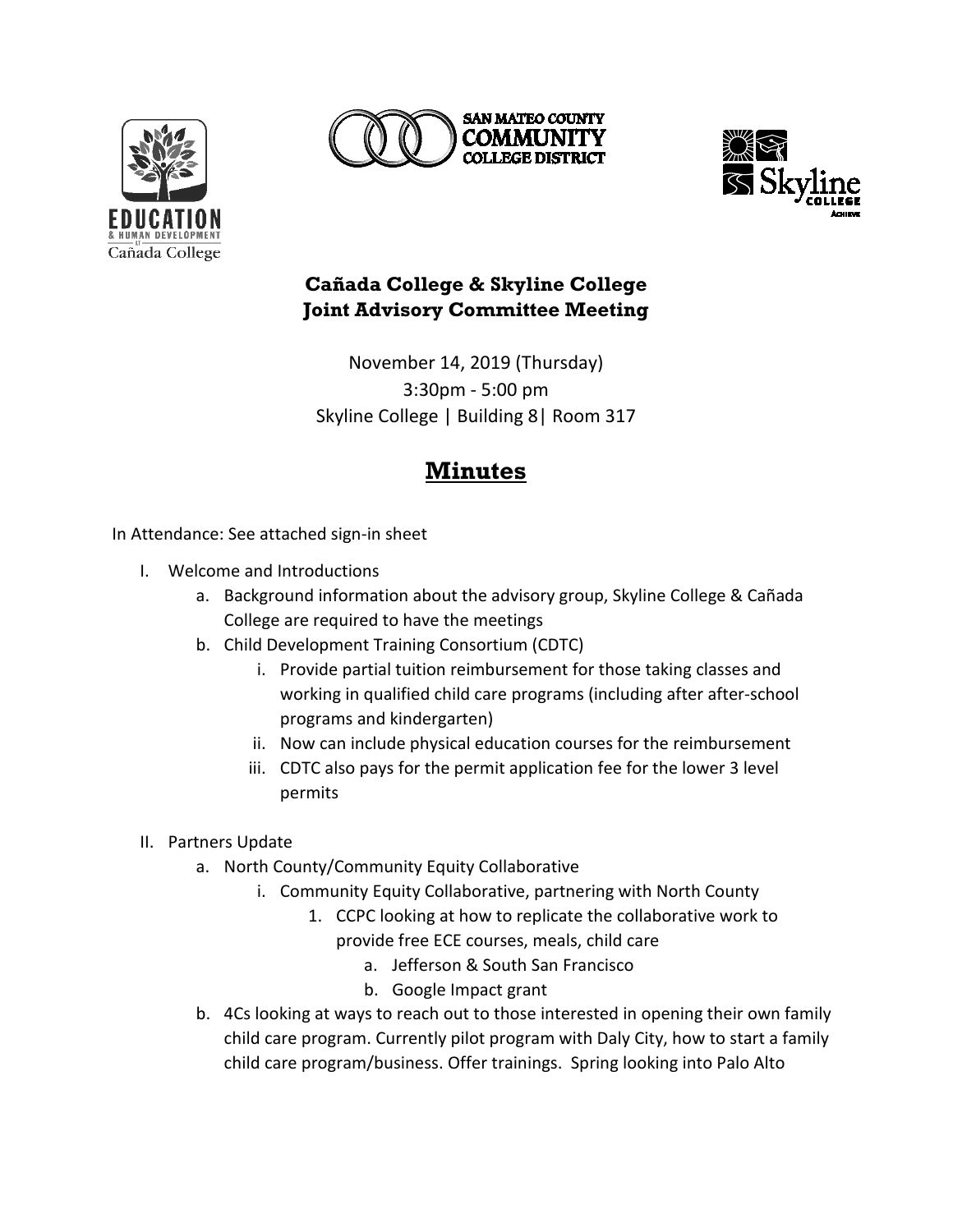- i. Family child care providers also face the challenges to take college courses
- c. There is still a need for full-time and part-time teachers
- d. Summer Internships at San Mateo County Office of Education
	- i. Internship program for high school students
	- ii. Program providing internship will have to provide the funding
	- iii. Contact Dr. Vera Jacobson (SMCOE)
- e. South San Francisco Unified School District
	- i. Working on dual enrollment with Skyline College
	- ii. Video interviews of preschool/kindergarten teachers to promote the field
- f. Peninsula Family Service
	- i. Would like evening courses at their location
- g. San Mateo County Office of Education
	- i. QRIS training, professional development
	- ii. Include both professional development and higher education
- III. Program Update
	- a. Cañada College
		- i. Pilot with Boys & Girls Club pathway for students to transfer
		- ii. Partnership with on-campus programs to transfer to SFSU (¡ESO! Adelante and SFSU CAD)
		- iii. Recent career fair, over 30 employers tabled
		- iv. Many core ECE courses are now hybrid or online
		- v. Pilot accelerated courses to help students earn certificate and meet licensing requirements. There are challenges of filling these courses.
	- b. Skyline College
		- i. New department focused on career readiness/ job placement (Alexa Moore)
			- 1. Hosted recent Education Career Fair
			- 2. Pilot with Bright Horizon for interview days at Skyline College, on the spot interview (February 2020)
			- 3. Support students with resume, professional support, interviewing skills, job search related to field/degree
		- ii. Plateau in enrollment across Skyline College
		- iii. Strong Workforce dual enrollment- 2<sup>nd</sup> cycle with Oceana High School
			- 1. College courses taken at the high school, will count for high school and college
			- 2. Middle College- taking college courses at the college
		- iv. (Dean) Online courses retention is rising to the level of on-campus courses. Economy doing well, community college enrollment decrease